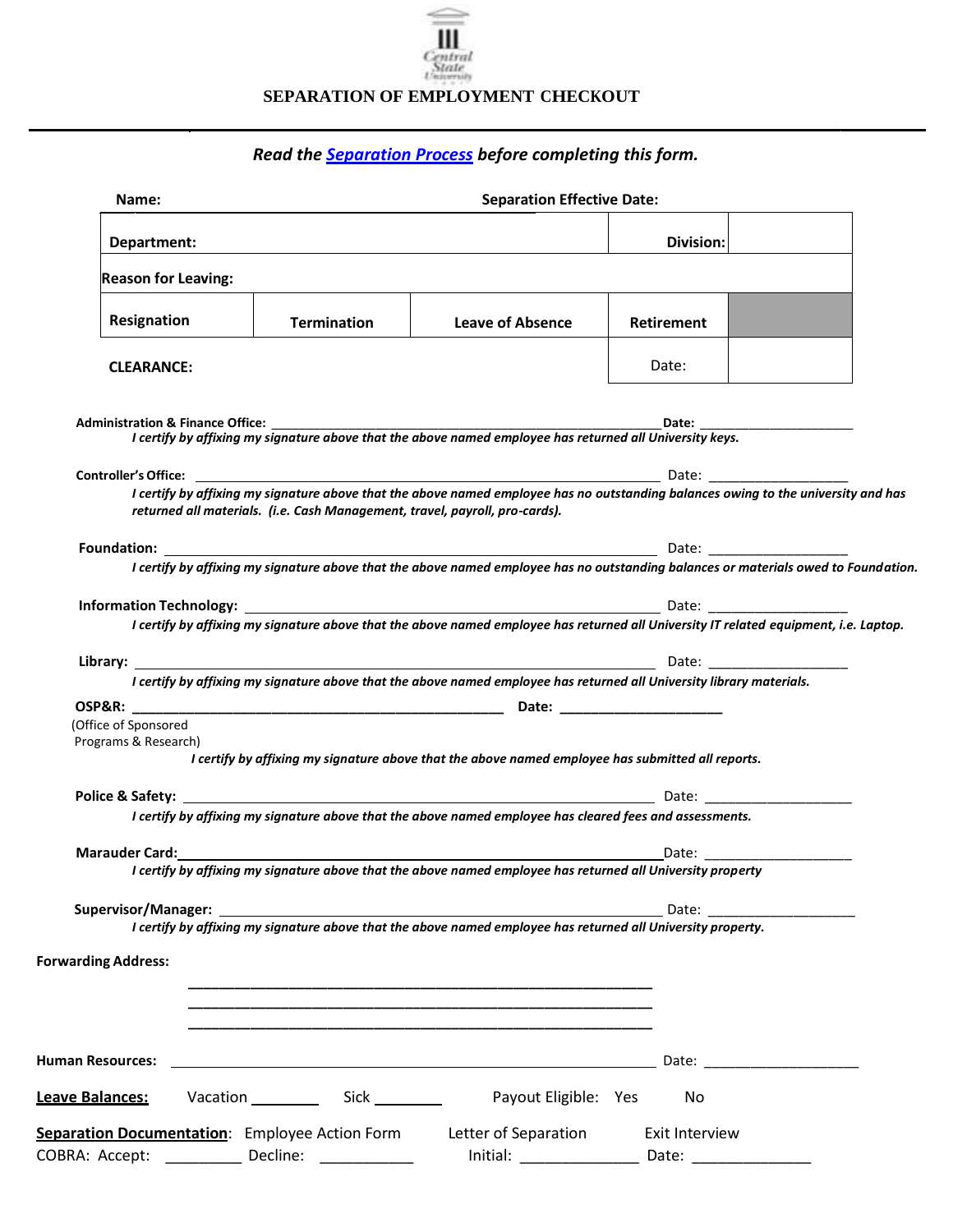## Exit Interview Form

| Name (optional):                                                  | Your opinions of your employment at Central State University are very important in our efforts to maintain a<br>positive working environment.<br>employment possibilities, should you desire to seek re-employment. |             |             | Please be assured that your answers will not become a part of your permanent personnel record file or affect your re- |  |  |  |  |
|-------------------------------------------------------------------|---------------------------------------------------------------------------------------------------------------------------------------------------------------------------------------------------------------------|-------------|-------------|-----------------------------------------------------------------------------------------------------------------------|--|--|--|--|
| Separation Date:                                                  |                                                                                                                                                                                                                     |             | Hire Date:  |                                                                                                                       |  |  |  |  |
| Job Title:                                                        |                                                                                                                                                                                                                     |             | Location:   |                                                                                                                       |  |  |  |  |
| Dissatisfied with pay<br>Moving from area<br>Family circumstances | Reasons for leaving: (Please mark as many as apply)<br>Secured a different job                                                                                                                                      |             |             | Health reasons<br>Dissatisfied with type of work<br>Other (please explain)                                            |  |  |  |  |
|                                                                   | (Please rate the following company issues from $1$ to $10 -$ with $10$ being the best)                                                                                                                              |             |             |                                                                                                                       |  |  |  |  |
| Training<br>Comments:                                             | 1                                                                                                                                                                                                                   | 2<br>3<br>4 | 5<br>6<br>7 | 10<br>8<br>9                                                                                                          |  |  |  |  |
| <b>Benefits</b><br>Comments:                                      | 1                                                                                                                                                                                                                   | 2<br>3<br>4 | 5<br>6<br>7 | 8<br>9<br>10                                                                                                          |  |  |  |  |
| Career opportunities<br>Comments:                                 | 1                                                                                                                                                                                                                   | 3<br>2<br>4 | 5<br>7<br>6 | 8<br>9<br>10                                                                                                          |  |  |  |  |
| Supervision<br>Comments:                                          | 1                                                                                                                                                                                                                   | 2<br>3<br>4 | 5<br>6<br>7 | 8<br>9<br>10                                                                                                          |  |  |  |  |
| Working conditions<br>Comments:                                   | 1                                                                                                                                                                                                                   | 2<br>3<br>4 | 5<br>6<br>7 | 8<br>9<br>10                                                                                                          |  |  |  |  |